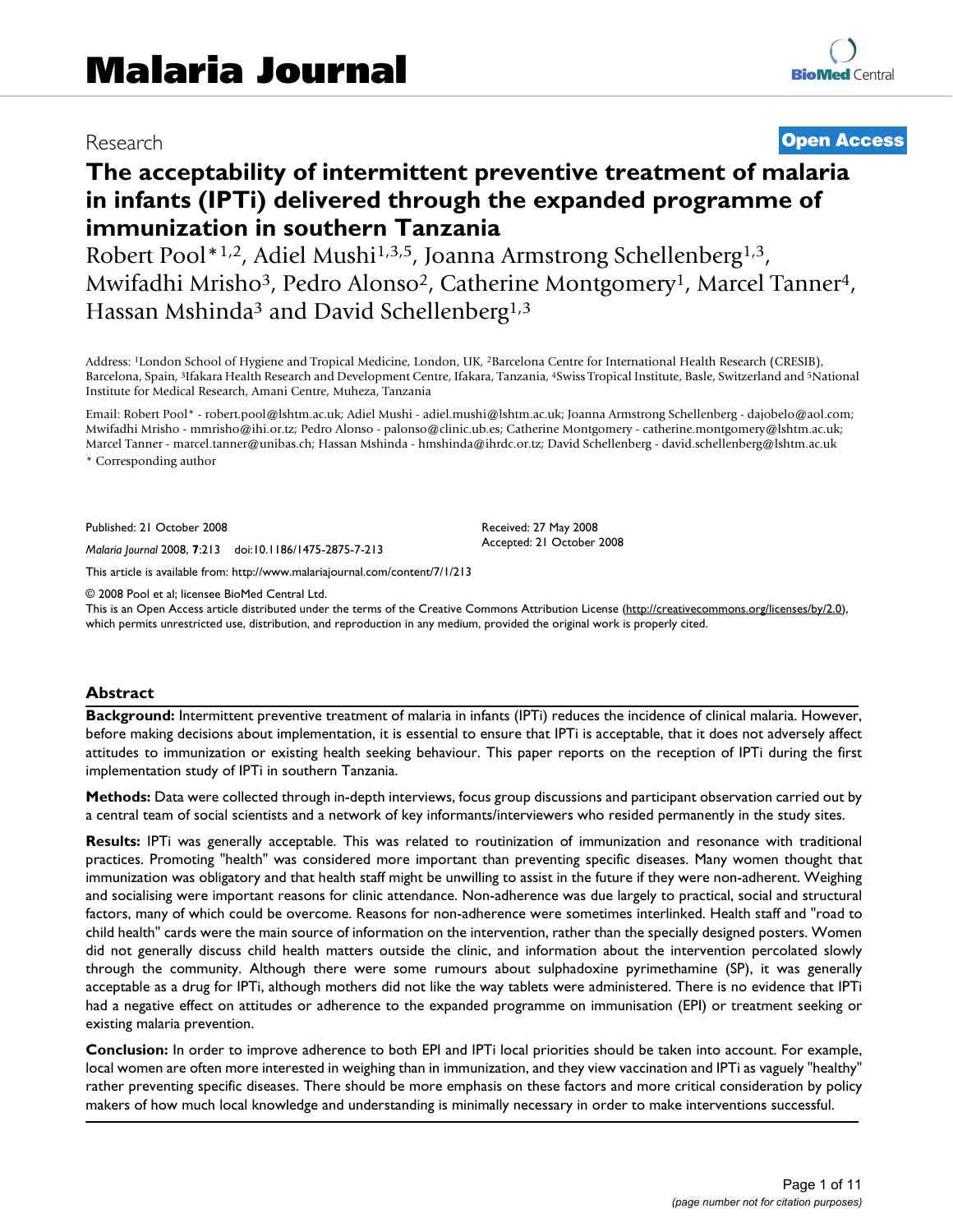# **Background**

Various studies in Africa have shown that intermittent preventive treatment of malaria in infants (IPTi) given at the time of routine vaccinations in the first year of life reduces the incidence of clinical malaria by between 20% and 59% [1-6].

In 2003, when most of these studies were in their early stages, southern Tanzania was in the unique position of having reassuring information on the safety and efficacy of IPTi in the area [1]. As such, it was in a position to address the issues surrounding the development and implementation of IPTi as part of a district-based strategy to control malaria. IPTi was part of the strategic plan of the National Malaria Control Programme which had expressed great interest in obtaining effectiveness information on this promising new component of a malaria control strategy. A five-year programme was established to develop, implement and evaluate a strategy for the delivery of IPTi to five rural districts (approximately 800,000 people). Comparison of process and outcome indicators in areas with and without IPTi provided an opportunity to consolidate its safety profile and to evaluate its impact on (i) the rate of development of antimalarial drug resistance, (ii) perceptions of and compliance with the expanded programme on immunisation (EPI) and (iii) infant health and survival patterns. The effectiveness evaluation has also collected costing data, to produce realistic estimates of cost effectiveness, and included social science studies investigating the acceptability of IPTi (the latter being the focus of this paper). The information gained from this project was intended to shape policy and prepare the way for going to scale with IPTi at the national level. Furthermore, by complementing the efficacy studies conducted within the IPTi Consortium's portfolio of research, this project would serve to guide malaria control programs in other endemic countries.

Before making policy decisions to deliver additional interventions, such as IPTi alongside routine vaccinations, it is essential to ensure that the new intervention does not adversely affect attitudes to, and uptake of, standard EPI interventions. Conversely, it is necessary to know whether the addition of a new intervention to the existing EPI scheme enhances or compromises the perceived value of attending. Furthermore, it is conceivable that IPTi delivered in the context of the EPI may affect existing healthand treatment-seeking behaviour for malaria, as it might be misinterpreted as providing long-term protection similar to that of vaccines. As a consequence, seeking adequate treatment could be delayed. Conversely, increased awareness of malaria as a result of IPTi might enhance the use of preventive and curative measures. It is therefore important to understand people's perceptions of IPTi, and its influence on health behaviour. An additional consideration for the acceptability of IPTi relates to its acceptance and understanding amongst health care providers charged with its delivery, as difficulties at this level are likely to have very major effects on the community effectiveness of the intervention. These issues have been explored and assessed through a longitudinal qualitative study that was part of a five-year project entitled "Community Effectiveness of Intermittent Preventive Treatment delivered through the Expanded Programme of Immunization for Malaria and Anaemia Control in Tanzanian Infants".

Preparation for implementation of the IPTi intervention involved raising awareness through a training programme for frontline health workers, a brand name for IPTi (*mkinge*, which means "protect him/her" in Swahili), adaptations to the "road to child health" (RCH) cards used at health facilities, and specially designed posters to promote the intervention. These posters were developed in a participatory fashion. First a rapid qualitative study investigated potential key messages, images and brand names. Following this, draft posters were designed and pre-tested in similar socio-cultural settings to understand the cultural appropriateness of the content. Posters were then revised until they were deemed acceptable by both project staff and local informants. (This process is described in detail elsewhere [7]). This paper reports on the reception of IPTi and on various contextual factors that influenced this reception.

# **Setting and methods**

This acceptability study was carried out from February 2005 to April 2007 in Lindi Rural and Tandahimba districts in southern Tanzania. These districts are sub-divided into administrative areas called divisions, with three to 10 divisions in each district and a total of 24 divisions covered by the intervention study. Parts of Tandahimba are on the Makonde Plateau, up to 900 m above sea level. Lindi Rural has hilly areas as well as low-lying plains. There are two main rainy seasons, November to December and February to May, but rain is not uncommon in any month. Malaria is endemic and transmission occurs all year round. The study area has a wide mix of ethnic groups, including the Makonde, Mwera, Yao and many others. Although most people speak the language of their own ethnic group, Swahili is the *lingua franca*. The most common occupations are subsistence farming, fishing and small scale trading. Cashew nuts, sesame and groundnuts are the major cash crops. The main food crops are cassava, maize, sorghum and rice. Most people live in mud-walled and thatched-roof houses; a few houses have corrugated iron roofs. Common water supplies are handdug wells that rely on seasonal rain, communal boreholes, natural springs and river water. Most rural roads are unpaved: some are not passable during rainy seasons while others are too steep for vehicles to pass. The public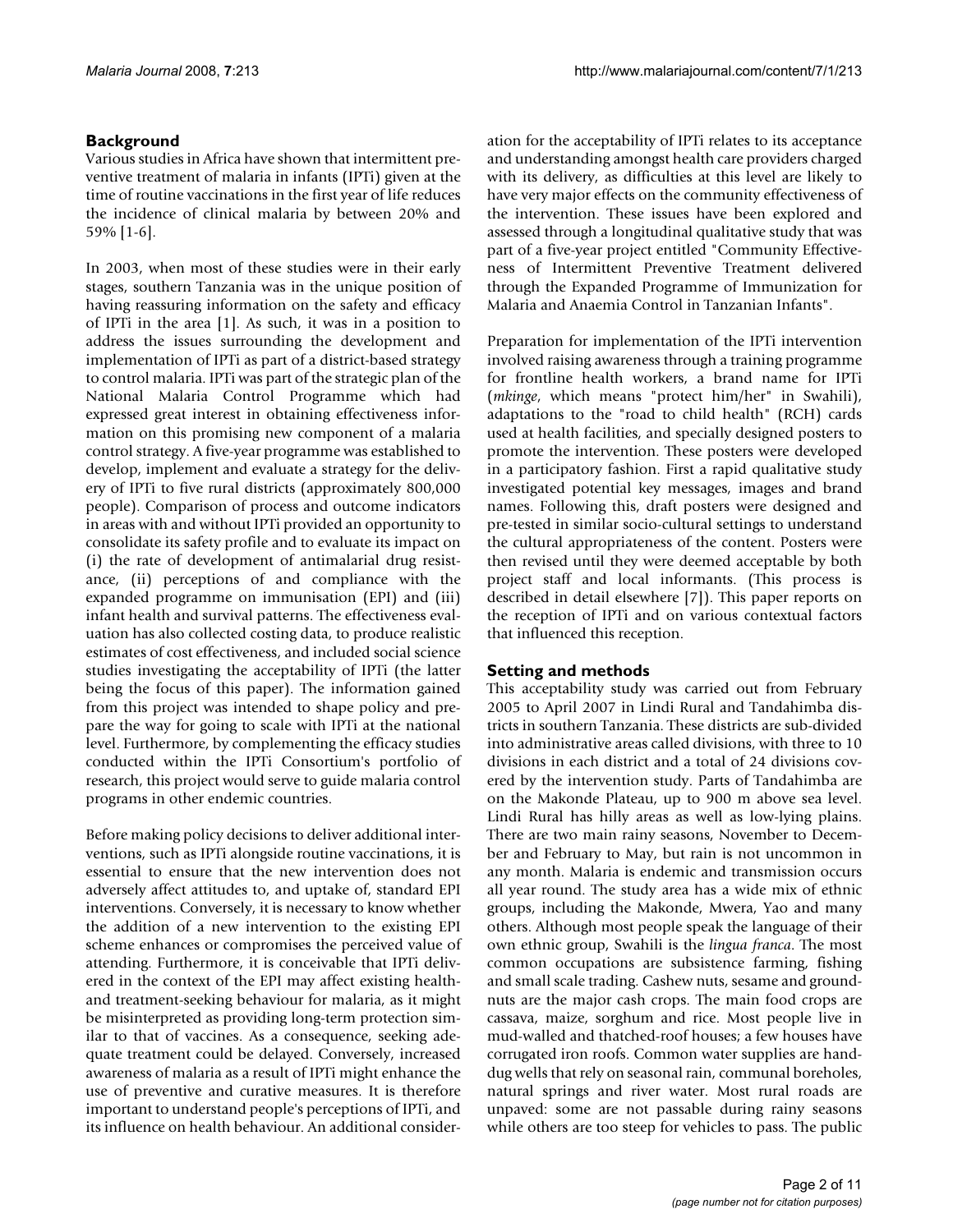health system comprises a network of dispensaries, health centres and hospitals offering a varying quality of care. Nursing staff are generally responsible for preventive services such as antenatal care, and visits for weighing and vaccination [8].

The study sites were purposively selected to represent areas with specific characteristics, such as proximity to a boundary between IPTi and control divisions, remoteness, and proximity to a main road or the border with Mozambique. Communities living in proximity to boundaries with either intervention or control divisions were also selected to monitor the spread of information beyond the implementation areas.

Data were collected through in-depth interviews, focus group discussions (FGDs) and participant observation carried out by a central team of two trained interviewers and a social scientist that regularly visited and spent time in all the research sites and, following a model that was developed in another study in Uganda [9], data were also collected through a network of eight resident interviewers who lived permanently in the study sites (one interviewer each for the eight different types of site described above – more than eight would have stretched the logistic and management capacity of the central social science team and resulted in more but thinner data). The latter were recruited from among the pregnant women and mothers or caretakers of infants based in the project implementation (six) and control divisions (two) through a process of local advertisements and selection interviews. Job descriptions and person specs were circulated in the study communities and those interested applied in writing (the project needed literate women). Women were short listed and later interviewed by a panel consisting of researchers, village leaders, respected elders and representatives of parents with young children. The resident interviewers were similar with regard to social characteristics: they were all aged between 20 and 40, six were married, one had incomplete secondary school education while the others all had completed primary school. They were trained to carry out systematic observations of behaviours relating to infant health and to make notes of these observations, to informally interview people in their community, and to keep written records of these. Following the example of other projects in the area using community based assistants, they were paid approximately US\$25 per month. They were visited, debriefed and interviewed quarterly by members of the central social science team. In addition they mobilized other members of the community for focus group discussions and in-depth interviews that were carried out by the central team. This was greatly facilitated by the fact that they were well integrated in their communities and that community leaders and members were supportive of their role in the project. The use of local resident interviewers enabled detailed, long-term participant observation of health behaviour and the spread of information about the intervention. This enabled the collection of detailed first-hand data on practical situations that would otherwise have been difficult to access.

In total, eight rounds of visits to the resident interviewers were made and a total of 70 debriefing interviews with them recorded. An additional 96 in-depth interviews and 44 FGDs were conducted with mothers of young infants, health workers and other members of the community. These interviews and the FGDs were flexible and topics changed as the study progressed, enabling relevant themes and topics that emerged to be followed up. However, some questions were repeated in order to collect information on change in attitudes and practices. In addition to the above techniques, one of the team (AM) carried out an ethnographic study, involving participant observation in health centres and communities, in two of the study areas between October 2006 and July 2007. Some observational data from this study are also used in this paper.

All interviews and FGDs were recorded digitally and transcribed and these transcriptions, together with the observational notes were coded and analysed using NVivo (software for qualitative data analysis). A grounded theory approach was used to inform coding and subsequent analysis, with later interviews and observations building on pertinent areas of inquiry revealed in earlier interviews and field notes. Grounded theory is a systematic research methodology that enables the generation of theory from qualitative textual data. The hallmarks of grounded theory are theoretical sampling, constant comparison, and theoretical saturation. Analytic memos were written for the duration of data collection and analysis, and this guided initial interpretation. Interviews were coded systematically using inductively generated codes to identify important themes, with coded sections compared within and across cases to generate higher order generalizations [10- 12]. Analysis of the coded data in the Nvivo project (i.e. the data coded for the themes and topics relevant to the project) did not reveal any substantial differences between data from the different sources, methods or sites relating to the topics discussed in this paper. While many hours' worth of interview text was analysed, short quotations have been selected for this paper to illustrate the main findings.

# *Ethics clearance and confidentiality*

The main IPTi project of which this acceptability study was a part was conducted within the framework of the IPTi Consortium <http://www.ipti-malaria.org>and received ethical approval from the local and national institutional review boards of Ifakara Health Research and Development Centre, Tanzania, the National Tanzania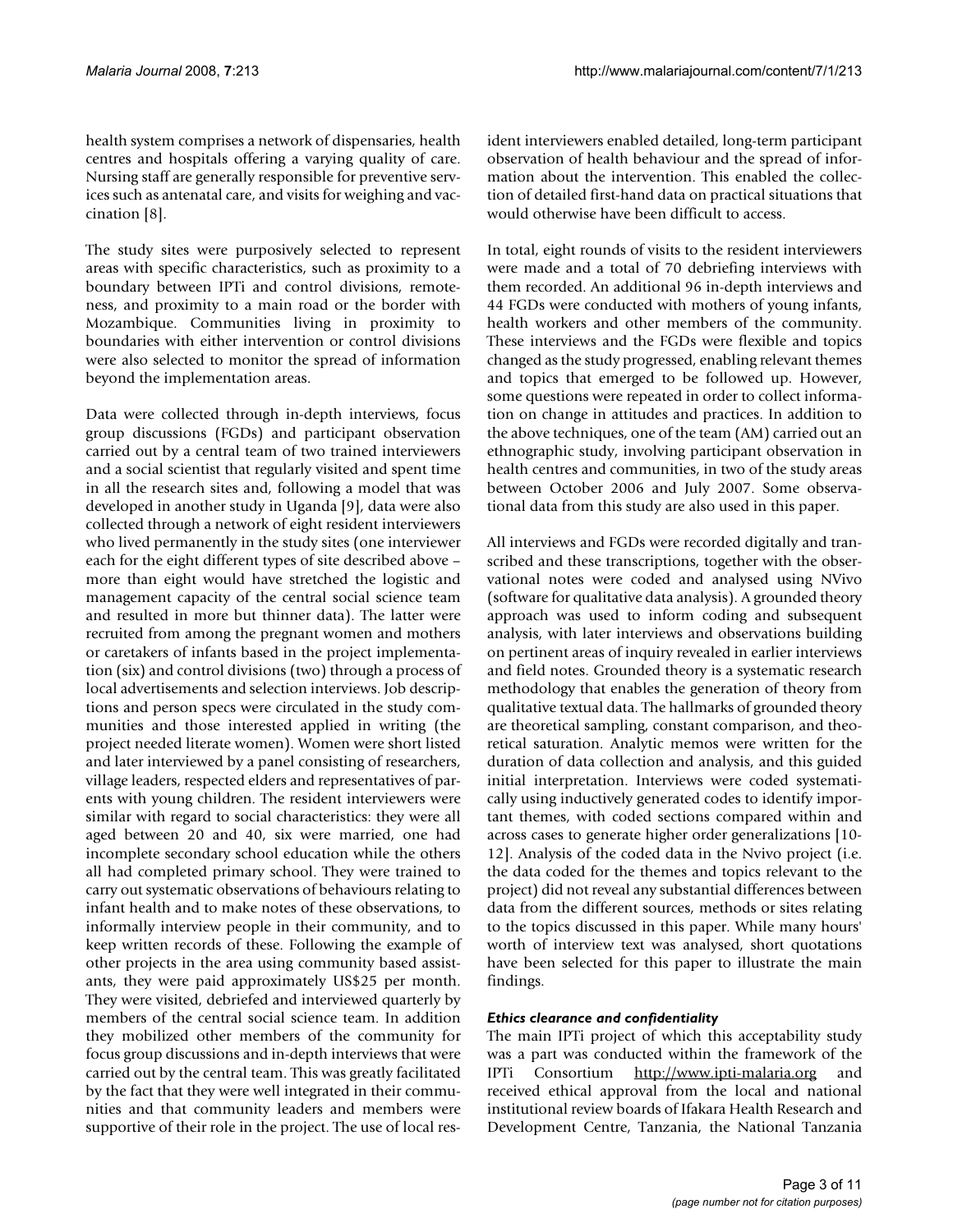Medical Research Co-coordinating Committee, the Tanzania Commission for Science and Technology, the London School of Hygiene and Tropical Medicine and the Swiss Tropical Institute. Verbal informed consent was sought from all participants and recorded at the time of interviews or focus group discussions.

All digital recordings and transcripts were stored on secure computers to which only project staff had access. Recordings were deleted from recorders once they had been uploaded. All participants were identified through identification numbers.

# **Results**

### *Traditional preventive practices for infants*

Traditional preventive practices for infants are common in this area, as in many other parts of Africa. Illnesses that are perceived as being prevented through traditional treatment include convulsions (*likonde*). Treatments vary from herbal decoctions and rubbing herbal powders into incisions on the head to amulets made up of herbs and scraps of paper containing writings from the Koran. Much of the treatment is in the form of preventive amulets, for example to protect the child against witchcraft or evil spirits, or from the weakness that results from being touched by the father if he has been unfaithful (*kumtimbangila mwana).*

# *Reasons for EPI clinic attendance*

EPI clinic attendance was relatively routinized and women tended to have vague notions about vaccination being beneficial. They often said that it was "good" for the child. When they were pushed to be more specific, they often said they attended the clinic in order to "know about the child's development". Sometimes women did go to the clinic for a particular reason, such as weighing, health education, or getting "injections and drops". A few women were able to name specific vaccinations, but most simply distinguished between "injections" and "drops", or between "injections in the arm" and "injections in the thigh". The purpose of these injections and drops was described in very general terms as "protection" (*kinga*).

Some mothers said they felt obliged to attend the EPI clinic because they feared that if they were perceived as non-adherent, staff might be unwilling to help them when they came for illness or delivery. They claimed that staff would know that they had missed EPI clinic visits from the "road to child health" (RCH) card and get angry.

*If a child is sick you will not be helped at the hospital if you haven't taken him for vaccination. This is not good because it will take too much of your time when accessing services*. (Mother)

Underlying this was a more general notion, also reported in relation to EPI clinic attendance in Mozambique [13], that adherence was some sort of civil obligation.

Another significant reason for attending clinic was social: it was somewhere that women could go to get away from the tedium of farm work and domestic chores and meet, chat and socialize with peers. It was a rare opportunity to dress up and "go out".

*[Some women] enjoy going to clinic because they get an opportunity to interact with other women and relieve themselves from farming activities. Others say that it is the day for appearing smart [well dressed]*. (Resident interviewer)

The main reasons for missing the EPI clinic were practical: heavy rain, farm work, distance, illness, (reported) absence of the doctor, or information about the clinic being closed or not having the necessary vaccines. The perceived side effects of vaccination, in particular of the injections (swelling, fever, abscesses) were commonly mentioned as a negative aspect of clinic attendance, and this was also an important reason for non-adherence.

Opinions about the health staff varied widely. Some reports were positive: health workers were friendly, helpful and informative; others (the majority of evaluative comments) were negative: health workers were rude, badly behaved and uninformative. Negative reports included a doctor who was often drunk, a nurse who refused to help in emergencies, and a clinical officer who refused to attend to women in labour and who sold clinic medicines in the village. Complaints about long waiting times, overcrowded waiting rooms, and shortages of drugs were also common. Respondents' reports were often mixed, with positive aspects or experiences offsetting more negative ones. For example, in the discussion of the case of the clinical officer above, focus group participants also said that they were satisfied with the information about IPTi that they were given at his clinic.

Respondents recognized that there were sometimes good reasons for the poor service. The most commonly mentioned factors were staff shortages, lack of drugs, and lack of refrigeration complicating the logistics of vaccination. Some women also admitted that mothers sometimes did not listen to the nurses and recognized that this was perhaps a legitimate reason for the latter becoming irritated and angry.

The reasons for individual non-adherence to immunization were sometimes complex. For example, a woman might miss a clinic visit for entirely legitimate reasons and then fear to go back for subsequent visits because she is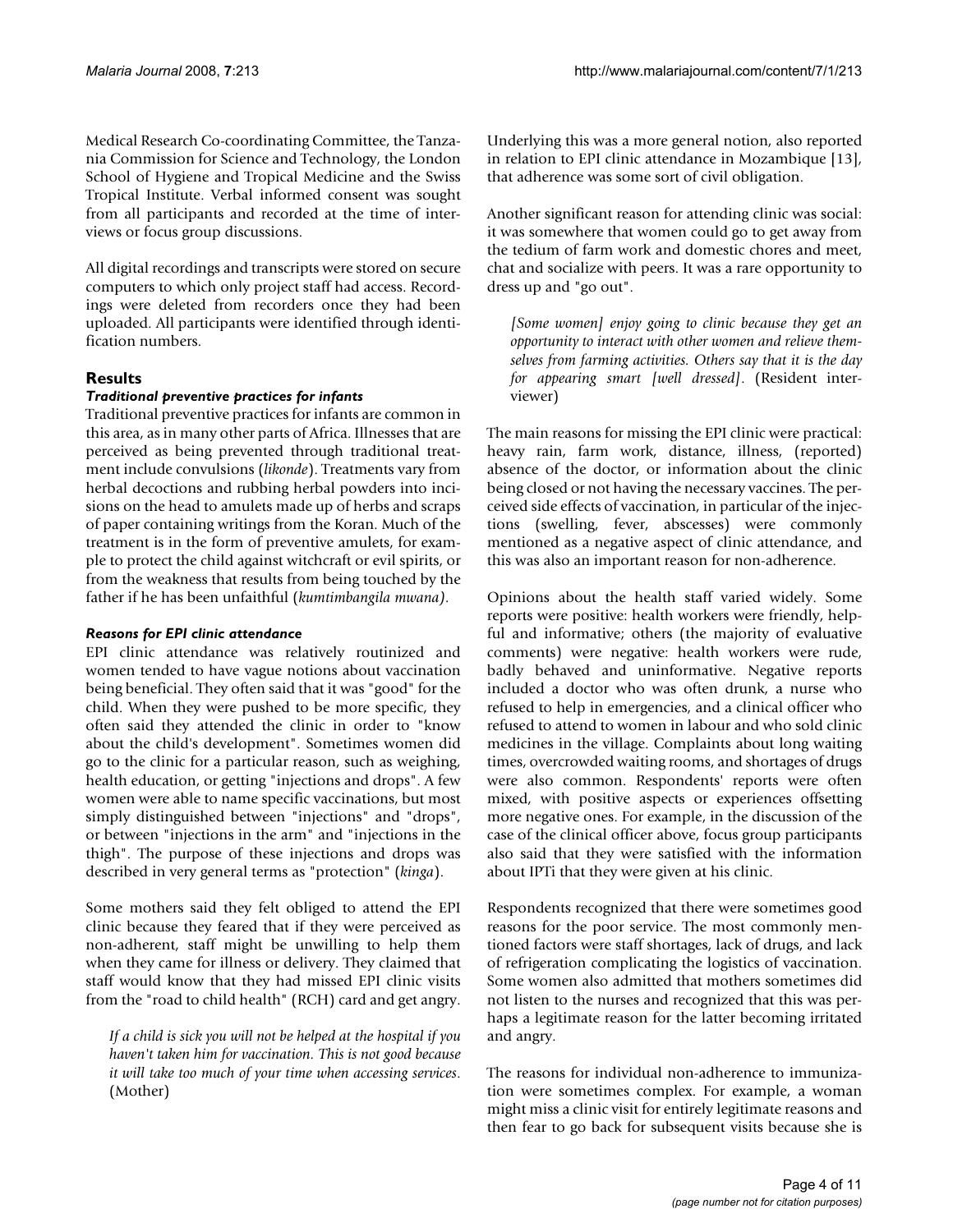afraid that the nurse will be angry with her. Sometimes structural factors outside the control of individual mothers or clinic staff were involved. For example a woman who does not attend the EPI clinic because she has heard that there are no vaccines. Enquiries at the clinic reveal that the lack of vaccines is due to there being no refrigeration, which is a result of the electricity company cutting off the supply to the clinic because of late payment of bills.

### *Community knowledge and awareness of IPTi*

During the first six months of implementation, respondents hardly mentioned IPTi (*mkinge*) when asked about services provided to children at the EPI clinic. Both direct and indirect data collected in subsequent interviews and FGDs showed that awareness gradually increased as implementation expanded, until most respondents in the six implementing divisions either mentioned *mkinge* spontaneously or at least said they had heard about it when prompted. However, even when implementation was well underway there were still some who claimed that they had not heard of *mkinge* at all, or who had heard about it but did not know what it was for. Even relatively late in the intervention some respondents were still reporting that *mkinge* was given to children to "cool down" the fever caused by vaccination. Some participants claimed that they had not heard of *mkinge* even though their clinic cards showed that their children had already received it. Awareness that *mkinge* specifically prevented malaria increased, although by the end of the study many respondents still thought that it "protected" against ill health generally rather than malaria specifically.

It is clear from the interview, FGD and ethnographic data that neither vaccination nor *mkinge* were generally discussed outside formal health information sessions in the clinic. In fact, it seems that as long as women do not perceive problems they do not generally discuss health issues relating to their children at all. As one resident interviewer put it, referring to mothers generally:

*What they care about is whether their child is eating well and playing [i.e. behaving normally, healthily]. If the child isn't sick then the mother doesn't talk of hospital issues.*

The fact that information about *mkinge* did not feature in the discussions with resident interviewers and other mothers of young children in non-implementing areas a year after the start of implementation illustrates how slowly this information percolated through the community. Respondents in these areas did start to mention *mkinge* towards the end of the implementation, but only when probed.

### *Sources of information about IPTi*

Clinic staff and RCH cards were a much more important source of information about IPTi than the specifically designed posters that were displayed at health facilities. In fact, many people who were asked said they had not noticed the posters at all.

There were two very different responses to questions about the role of health care staff in the dissemination of information about IPTi. Some respondents were positive about information on IPTi received from health staff during clinic visits; others complained about receiving insufficient information.

*My child received* mkinge, *but I don't know what it cures or means. I only remember that they gave him that tablet and we left without being told anything*. (Mother)

Common complaints included insufficient explanation of possible side effects of *mkinge*, the age at which children were eligible to receive *mkinge*, how long a child would be protected after receiving *mkinge*, and how a child should be managed in case of malaria/fevers after receiving *mkinge*. This perceived information gap did not only apply to *mkinge* but also EPI and antenatal services more generally. Discussions with all resident interviewers and FGD participants in five out of eight divisions included complaints about unfriendly health workers and insufficient information provided to mothers at clinic. Perceived unfriendliness of staff and lack of information were related in that fear of staff reactions often prevented mothers from asking for information.

*Respondent: I asked other women who had been given earlier.*

*Interviewer: Why didn't you ask the nurse?*

*Respondent: We are afraid of her; we can't ask; we just do whatever she instructs us to do.*

Women often said that they were afraid to ask questions in the clinic because other mothers might laugh at their ignorance.

#### *Attitudes to IPTi with sulphadoxine pyrimethamine (SP)*

It is not easy to separate attitudes to IPTi, IPTp (Intermittent Preventive Treatment in Pregnancy), EPI and SP in the data. Immunization delivered through EPI was generally acceptable to mothers of young children, health workers and the wider community, and taking infants for vaccination had become routine behaviour for most mothers in the study communities. Respondents were already generally familiar with SP, first as a widely available anti-malarial and then more recently as the drug used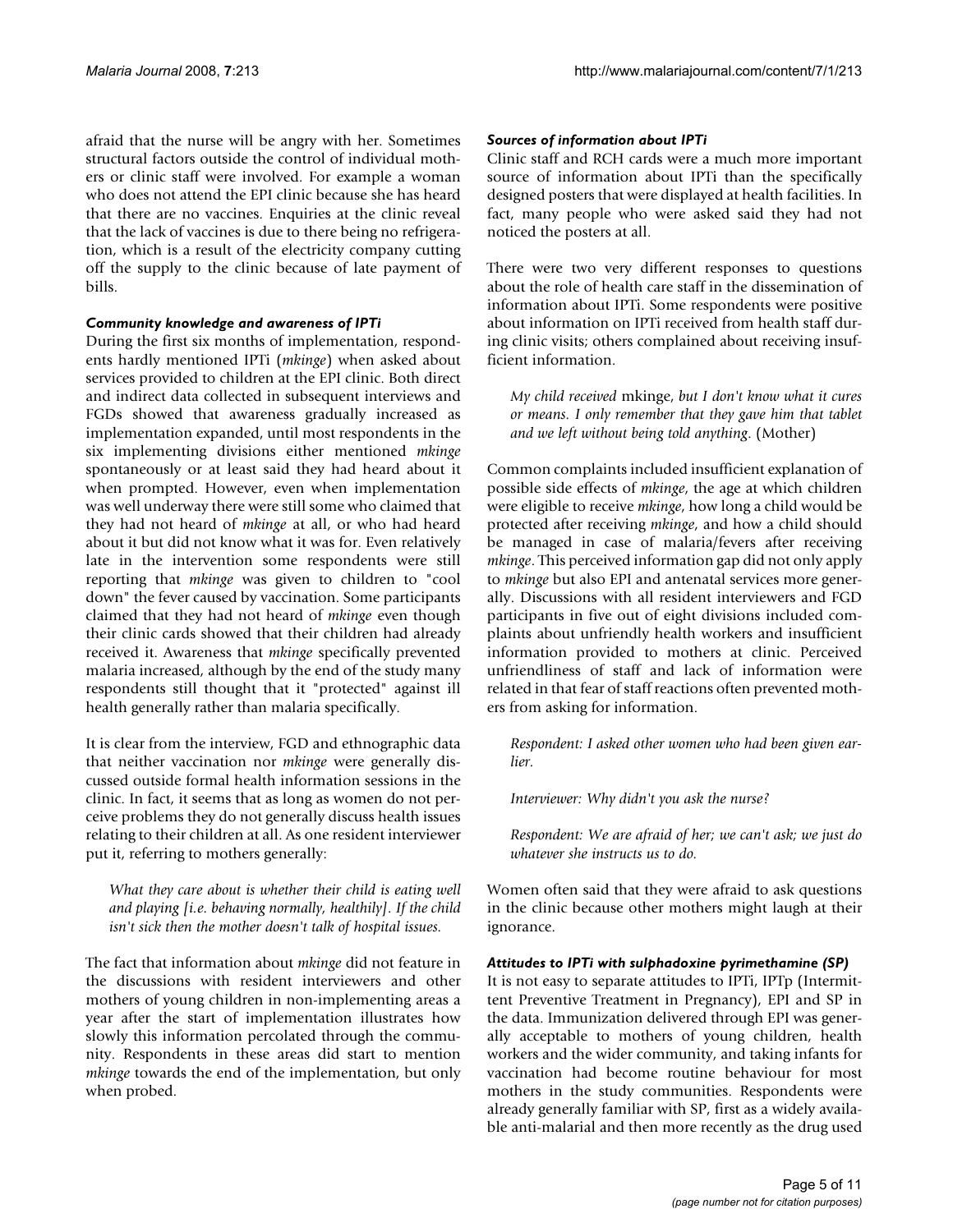for IPTp. IPTp was generally regarded positively and, in addition to preventing illness in general and malaria in particular, it was thought to "increase blood" (probably referring to the effect on anaemia) and to keep the baby in the womb healthy. IPTp and IPTi were often seen as related, with the former protecting the baby in the womb and the latter continuing that protection after birth. Most women said that they had not experienced any side effects from IPTp.

Respondents who had heard about IPTi were generally positive in their response. Perception of the benefits ranged from promoting general well being and preventing undefined illness to specifically preventing malaria. When questioned explicitly, respondents generally said that they did not think that IPTi completely prevented malaria, but that it only reduced the frequency or severity of the illness.

# *It [IPTi] doesn't mean that the child won't get sick at all; it just makes it less severe. (Resident interviewer)*

This fits very well with both their perception of the partial efficacy of both vaccination and traditional preventive treatment for infants as well as with a slightly fatalistic view of illness causation.

*If god decides a child will fall sick with malaria, even if he has taken* mkinge *[then he will]. But protection is very important, and if you are lucky enough, after taking* mkinge *you may not fall sick*. (Resident interviewer)

Some women reported that their child had not had fever/ malaria or any serious side effects since receiving IPTi.

*Once a child uses that* mkinge, *the body temperature doesn't rise. My child plays well after getting that mkinge*. (Mother)

There were relatively few complaints about IPTi per se, and most of these related to mild perceived side effects. Rashes and other skin lesions were the most commonly mentioned negative side effects, but fever and swelling were also mentioned. These negative comments were usually in the form of second-hand descriptions, with relatively few first-hand accounts:

*I took my child for vaccinations at the dispensary, and he was given a tablet on a spoon. The nurse said: this is* mkinge *and don't give your child another drug within 2 weeks. Within two weeks of using it the child developed skin rashes over the whole body*. (Mother)

Rumours about side effects of SP were mentioned in some focus groups. These rumours were usually about people's skin "falling off" after taking SP and were derived from

media reports of Stevens-Johnson syndrome. There was, however, the odd more specific report:

*A school child in class 5 died recently at the hospital. They had given her those Fansidar tablets. I don't know if they gave her three tablets instead of the two that she should have had. So her skin peeled off and she died*. (Mother)

Rumours relating to SP were sometimes linked to rumours about mass drug administration campaigns for filariasis and trachoma treatment/prevention in the study areas, which some respondents claimed had been initiated by foreigners in order to depopulate the country. During the ethnographic fieldwork, rumours spread that foreign scientists had invented a mosquito that was going to spread malaria at an alarming rate, and some villagers suspected that combination therapy for malaria had been introduced from outside for experimental reasons. However, most respondents discarded such rumours, claiming to trust the government.

# *The administration of IPTi*

There were also various complaints about IPTi that did not relate to side effects. The most important of these related to the way that IPTi was administered in the clinic, using shared spoons and cups, which many women thought was unhygienic.

Although a household survey carried out as part of the main intervention study in 2006 (unpublished data) found that mothers reported giving only 6% of the IPTi doses at home, there is evidence from the in-depth interviews, but especially from the observational data, that it was more common for clinic staff to give mothers SP tablets to administer the IPTi at home, in spite of clear instructions not to do this. In addition to mothers' concerns about hygiene, some staff saw the delivery of IPTi as an extra burden and found it easier to get the mothers to administer it themselves. There were also structural constraints, such as shortages of water, which impeded clinic administration, and staff felt that home administration was better than missing treatment. To some extent home administration was the result of collusion between health staff and mothers. The ethnographic data show that some mothers administered the IPTi correctly at home. However, others did not: some forgot, some thought that the IPTi was meant to "cool" the fever caused by vaccination and only gave it if the child had a fever, and others administered it according to their own idiosyncratic scheme. However, mothers were generally in favour of their child being given IPTi in the clinic.

# *Interaction between IPTi and EPI*

There is no evidence in the data from this study that IPTi had a negative effect on attitudes to EPI or that it had any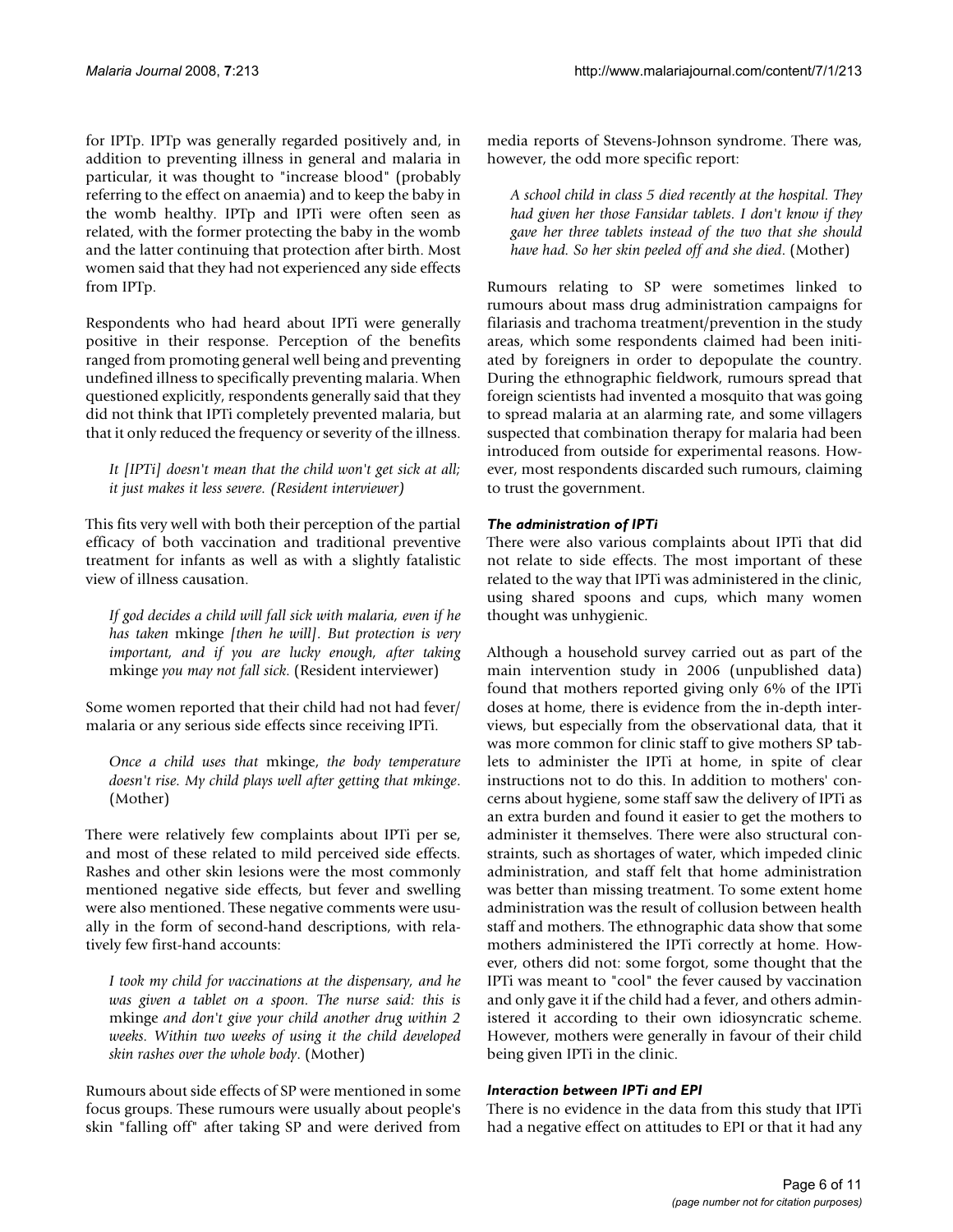negative impact on EPI adherence. Nowhere in the recorded interviews or focus group discussions did anyone admit that they had made less use of EPI or had considered making less use of EPI due to their child having received IPTi. Nor were there any indirect references that could be interpreted as referring to a negative impact on EPI attendance or attitudes to EPI. Moreover, none of the observational data, either from the local interviewers or the participant observation, suggested reduced EPI attendance as a result of IPTi.

IPTi was not generally perceived as a form of immunization against malaria (i.e. when explicitly asked, none of the respondents said that they thought that a child who had received IPTi would no longer be susceptible to malaria) and it did not appear to have any serious negative impact on self-reported treatment seeking for febrile illness or on attitudes to or use of other forms of malaria prevention (which in the study setting were mainly bed nets).

When asked explicitly, women generally insisted that their treatment seeking behaviour would be the same if their child had fever, whether the child had received *mkinge* or not. In both focus groups and individual interviews mothers were presented with hypothetical scenarios of two identical children with identical febrile symptoms, but only one child had received IPTi. They were asked how they would respond to the illness. No one reported different treatment-seeking responses for the child who had received IPTi.

However, an examination of the more indirect references to efficacy reveals that some mothers did assume that their children would no longer get malaria/fever after they had received *mkinge*. For example, one resident interviewer reported:

*Some mothers expect* mkinge *to prevent malaria in their children, so they don't understand why their children suffer malaria when they are protected*.

While not very common, complaints by mothers about their children contracting malaria after they have received *mkinge* are scattered throughout the data. Even one of the resident interviewers said that her child got malaria within a month of the first dose of IPTi. She said she would not let her child have IPTi again if she was given a choice. Another resident interviewer said:

*I don't see the point (of* mkinge*) because my child got malaria two weeks after receiving it. I was not given adequate information about whether or not he would still get malaria.*

# *Influence of men on decision-making*

Although fathers were formally the final decision makers relating to health seeking behaviour, respondents agreed that men generally do not intervene in decisions about infant and child health. In practice it is the mother's responsibility for taking the child to the clinic and mothers have relative freedom in deciding on this without having to always consult husbands or other relatives such as mothers-in-law.

*It is normal to take a child to clinic without notifying him because he knows that we [mothers] are supposed to take a child to clinic each month*. (Mother)

*The husband is involved but the person who looks after the child is the mother. When the child falls sick men leave the entire burden to the woman to take the child to the hospital. Therefore the woman is the one who knows what is going on with the child*. (Resident interviewer)

A few fathers were critical about IPTi. One resident interviewer reported hearing a man being angry with his wife for agreeing to give their child SP when the child was not sick. The man had said:

*Mothers just accepted drugs that are meaningless, because we are used to a child being given a drug when he/she is sick and not for prevention. Had my child been given the drugs to use at home, I would have thrown them away.*

It is unclear how much influence these men had on actual decision-making, but it is clear that in general men were not a major factor in adherence to either EPI or IPTi.

*Social interaction in the clinic and the wider social context*

On a more general level, the reception of IPTi was influenced by local social relationships. The relationship between health workers and mothers is hierarchical, with mothers dependent on health workers for services and generally adopting a passive role when they interact with them in a clinic setting. As a result, even when women do go to the clinic for a specific purpose they often end up not getting what they want. During the ethnographic study, for example, one woman who wanted to know her child's weight was not told after the child had been weighed and, although she really wanted to know the child's weight, didn't dare to ask. Another woman, who went to the clinic expecting vaccination after the weighing, was told by the nurse that it was not time for the child's vaccination, so she went home without enquiring further. Similarly, another mother reported how, but for the intervention of a friend, her infant would not have received the IPTi that she had come to the clinic to obtain: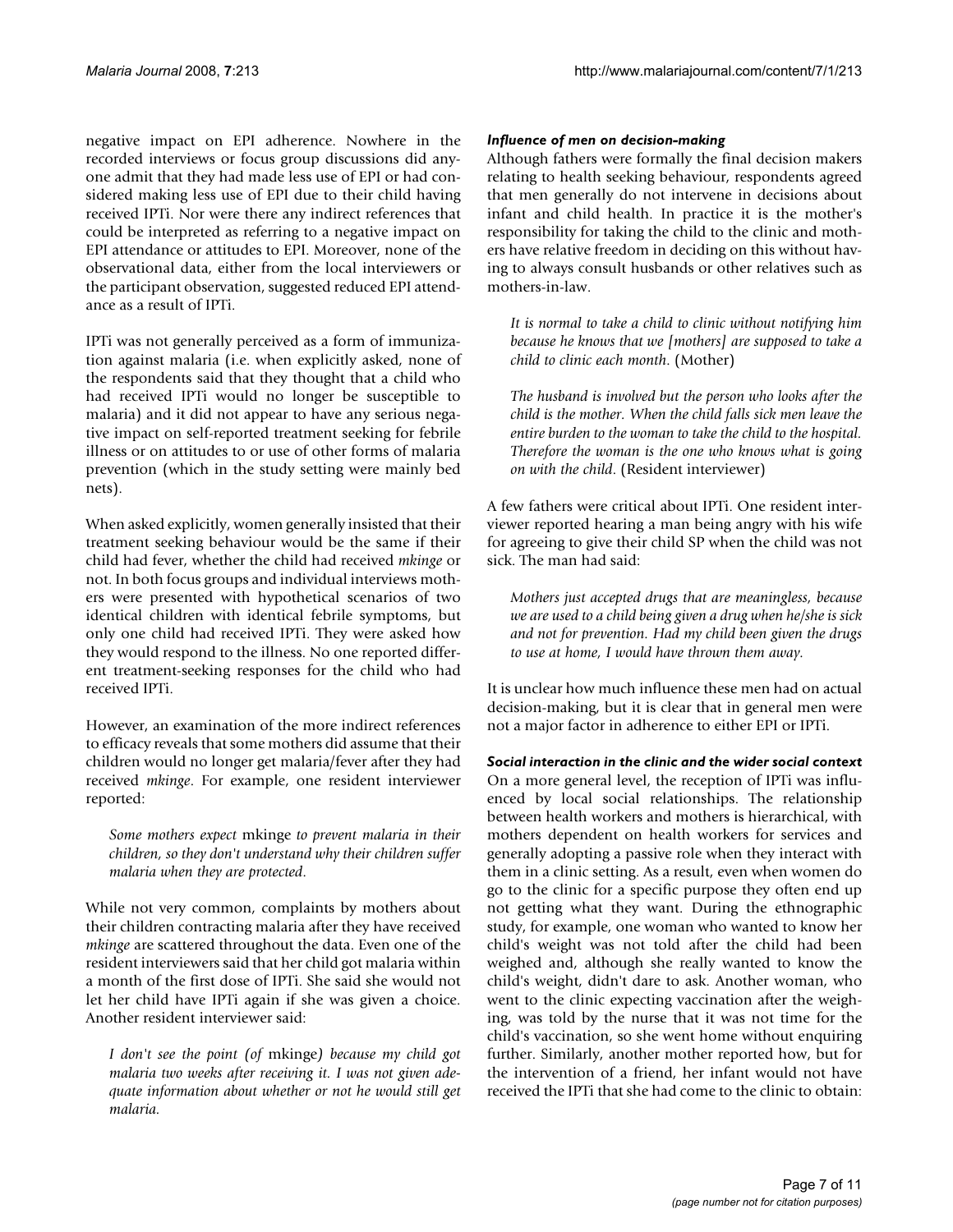*My child was about to leave the dispensary without getting* mkinge. *They weighed my baby and gave the card back to me without asking me to wait for* mkinge. *The card was also not retained for vaccination. I would have left without my child getting vaccinations and* mkinge, *had I not met my friend who asked me to join the queue. Thereafter my child was vaccinated before I was given* mkinge *to give my child at home.*

When women did not receive what they wanted or expected in the clinic, they did not ask why. They frequently admitted that they did not understand something that the health worker said, or that they wanted to ask a question, but didn't dare to ask, usually because they thought that the health worker would get angry or ridicule them, or because they thought that the other mothers would laugh at them. This was not merely an unfounded perception, as staff did get angry with mothers and women were laughed at, and women's passive behaviour was exacerbated by the insecurities inherent in the hierarchical nature of the clinic setting. In addition, because patients and health workers came from the same relatively small rural communities, the relationships, and the social tensions inherent in those relationships, spilled over into the clinic setting and influenced the interactions there as well.

Taking the wider context into account also served to explain and contextualize some of the negative comments about health staff. Observing health workers in the community setting outside their official role in the clinic revealed that the work of many clinic staff did not end when the clinic closed. Neighbours, relatives, friends, and community members consulted them at all times of the day or night if there was an en emergency or a need for health care, or if assistance was required for a delivery. Knowledge of specific incidents made it possible to understand why a health worker did not appear to be working as hard as she should, or was found dozing during work: she had been up all night assisting with a delivery.

# **Discussion**

In this area, immunization was generally acceptable and was routine behaviour for most mothers. IPTi benefited from this situation by fitting into already established patterns of behaviour in an unobtrusive way, and from the resonance with traditional preventive practices. Although most mothers did not have detailed knowledge of immunization, they generally interpreted it as something beneficial. Mothers saw weighing as an important health-care activity in itself, and this appears to have had a positive effect on EPI clinic attendance. Clinic attendance was also a social event that gave women a break from the monotony of domestic chores and farm work and an opportunity to dress up and meet friends. These factors are all similar to the findings of a study in Mozambique [13].

When women defaulted, this was largely a result of practical factors. However, the reasons for non-adherence were sometimes multiple and complex, and also involved structural factors outside the control of individual mothers or clinic staff. This suggests that interventions to improve coverage of and adherence to EPI and IPTi (but also other interventions) should take wider structural impediments into account. While it is not feasible in the short or medium term to address the broad structural constraints described by authors such as Paul Farmer as "structural violence" (poverty, inequality) [14] it is feasible to change the more local structural constraints identified in this study (e.g. water and electricity supply to health centres). There is also scope for emphasising or enhancing women's experience of those aspects of clinic visits that they perceive as important, even though they may be less essential from a public health point of view. For example, more emphasis could be placed on the weighing of children, and this could be better organized, and more could be made of clinic days as social events.

Two of the major concerns relating to the reception of IPTi linked to EPI have been that new additions to EPI might negatively influence people's attitudes to and uptake of immunization, and that people might misunderstand IPTi as immunization against malaria and as a result neglect other preventive measures. Regarding the former, there is no evidence in this setting that IPTi had any negative impact on attitudes to EPI or that it had any effect on EPI adherence. Regarding the latter, people in this study, as in the Mozambique study [13], did not generally think that having received IPTi meant that their child would no longer get malaria. This was not because they were aware of the limited protection offered by IPTi, but rather because they viewed all prevention, including both traditional preventive practices and biomedical immunization, as partial – attenuating rather than completely preventing disease. This also resonated with a fatalistic view of the cause of some illnesses: they "just happen" (these are the illnesses described as "naturalistic" or "caused by god" in traditional African aetiologies) [15]. However, this does not mean that IPTi did not have any negative effect on EPI related attitudes and behaviour, just that there was no clear evidence of this in the qualitative data in this study. Also, even though there was no evidence in the data that IPTi had affected treatment seeking behaviour for febrile illness in infants, this was based on self-reporting and hypothetical case scenarios, and it is possible that some women did respond differently in reality.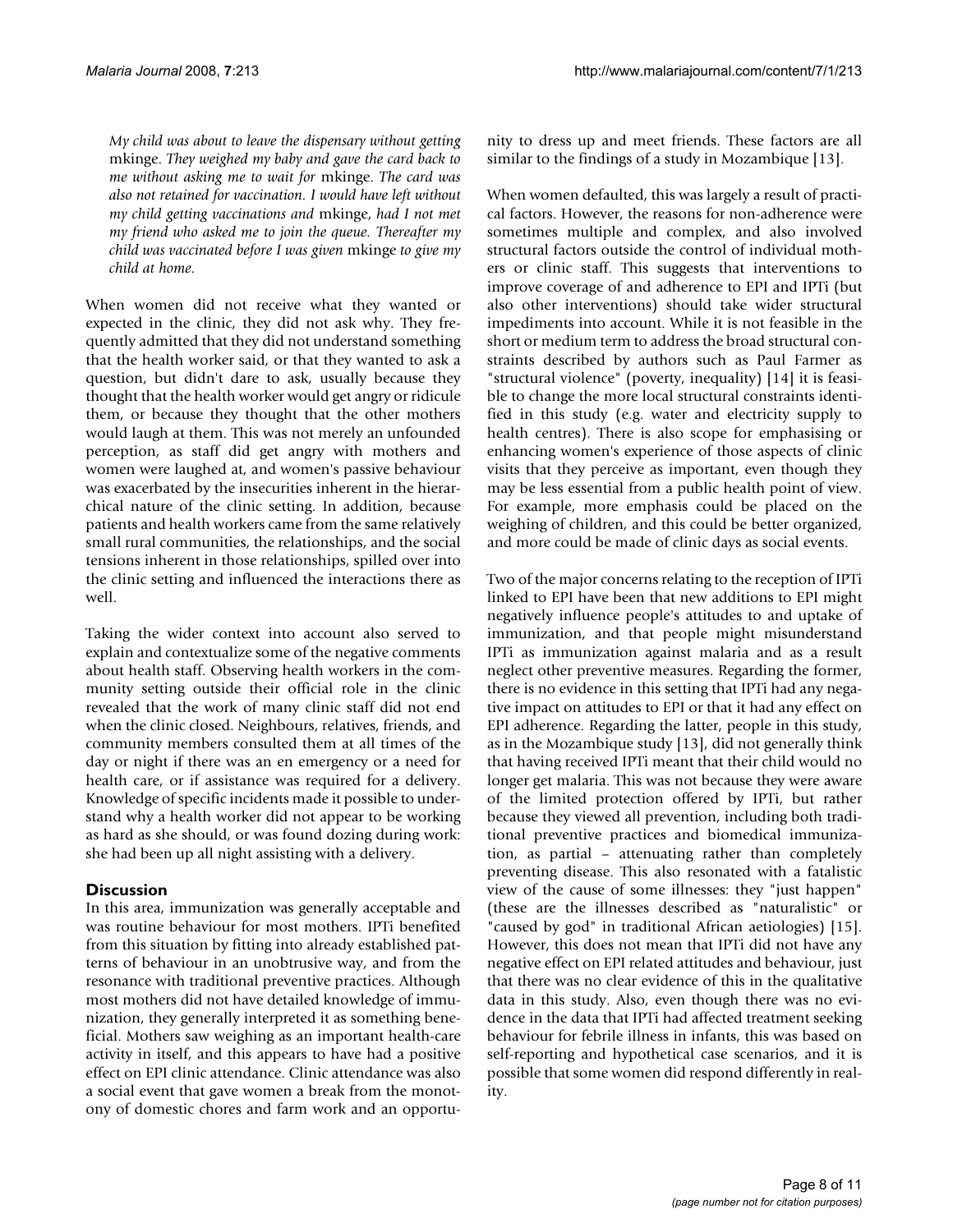There is indirect evidence from the data that some mothers did not expect their children to get malaria after they had received IPTi, and that in some cases this did affect treatment seeking. This is worrying and should be a focus in education campaigns accompanying implementation. In particular, information campaigns could be designed to fit more closely with prevailing and widely held ideas about health prevention. As long as local perceptions of efficacy are not directly harmful to the intervention, it is not necessarily a problem that they are not entirely accurate from a biomedical point of view.

One clear complaint that many mothers had about IPTi related to the way it was administered. It was not so much the crushing of tablets and giving it to the infant on a spoon that troubled them, but what they perceived as the unhygienic sharing of cups and spoons. This serves to emphasize the importance of developing a formulation for IPTi that is more suitable for infants.

Also relating to the administration of the drug, there was evidence that health workers gave the SP to mothers to administer at home, although when asked explicitly they always denied this. It is impossible to say precisely how prevalent this was: much of the evidence for this was derived informally during participant observation, and all those involved had an interest in not revealing this to the researchers. As with other issues discussed here, there were positive and negative aspects to this, and also wider structural factors that need to be taken into account. To some extent home administration was the result of collusion between health workers who wanted to reduce their work burden or make sure that children did not miss a dose due to water shortages in the clinic, and mothers who wanted what they perceived as being best for their child. There is clear evidence of mothers taking the SP home and not using it as recommended, but there is also evidence of mothers implementing the IPTi at home in the proper manner. The fact that clinic staff and mothers colluded in the home administration of SP reminds us firstly that health behaviour in practical situations often deviates from the intentions of health planners and the knowledge that health staff have of what they are supposed to do; and secondly that adherence can sometimes be more adequately achieved by going along with what users do anyway and trying to adapt this practical behaviour in subtle ways, rather than trying to counter it.

IPTi was not widely discussed in the community and information about it percolated through the local communities very slowly, in spite of a well designed and implemented information campaign. However, this should not be taken to mean that information does not travel rapidly and efficiently through such rural communities: there is ample evidence of the efficiency of *radio*

*trottoir* [sidewalk radio], as the informal circulation of information is referred to in francophone Africa [16]. Some kinds of information (for example rumours about blood stealing or about the sterilizing effect of vaccinations) can spread across vast areas in a matter of days [17- 19]. The fact that people apparently did not pay much attention to the IPTi posters and did not discuss IPTi outside the clinic, and the fact that information about IPTi spread through the community relatively slowly, can be interpreted in two ways. On the one hand, it could be concluded that the information strategy did not work, and that people were not interested enough in the intervention to discuss it. On the other hand it could be argued that IPTi fitted seamlessly into an already existing and widely accepted intervention and set of underlying assumptions about prevention, and the fact that it wasn't widely discussed simply reflects the success of this integration. If people's perceptions in the intervention areas had been overwhelmingly negative then rumours would probably have spread rapidly via *radio trottoir*.

These aspects of the circulation of health related information through local communities have implications for health education and information provision more generally. For example, studying the way in which information travels through the informal channels of *radio trottoir* and the form and nature of the messages thus transmitted could suggest ways of using similar mechanisms to transmit public health messages. Also related to the provision of information, the fact that so many participants claimed that the child's RCH card was an important source of information suggests the possibility of developing individual sources of information that are more personalized than leaflets that patients can throw away.

Experience with successful interventions in communities that are generally positive though not very knowledgeable about the intervention, and where success is based on routinization and vague notions of health, should lead to discussions about how much and what kind of information is minimally necessary to ensure the success of health interventions. Perhaps the assumption – that the more information that is given the better – is not the right one. It should also lead to a questioning of the assumption that the long-term success and sustainability of interventions such as immunization require active demand rather than just passive acceptance [20,21].

It is clear that the relationship between patients and health workers in these rural communities is ambivalent and that social relationships spill over from the community into the clinic setting where neighbours suddenly have to take on the roles of health provider and patient. A study of the demand for malaria treatment and prevention in Tanzania revealed that mothers often have the nec-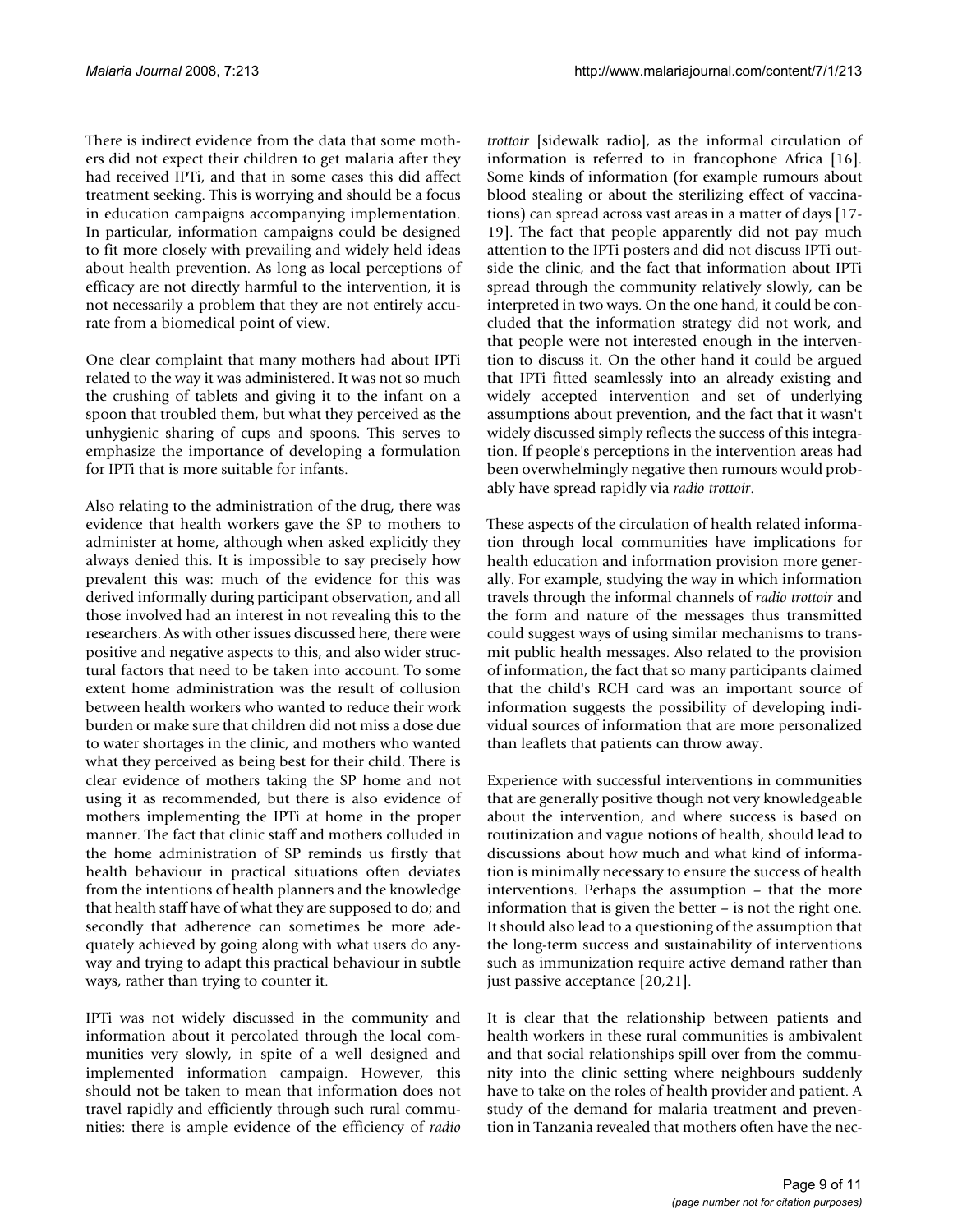essary knowledge to seek appropriate care for their child, but are effectively disempowered in the clinical encounter by aggressive staff who assume they are ignorant [22]. These relationships and the contexts in which they are embedded should be studied further in order to improve relationships and communication within the clinic.

In the shorter term there are various possibilities. One is to provide staff with better training. This by itself would not be sufficient, though, and would also require supportive supervision and the development of a problem-solving attitude among both health staff and their supervisors. There would probably be more supportive supervision for IPTi staff if it was national policy and fully adopted by the EPI programme. Any intervention aimed at health staff would need to take into account the additional work burden due to health workers feeling morally obliged to provide care outside their formal work environment and working hours. Also, health facility boards could play a role. These are supposed to be a mechanism to improve health care services (involving influential community members who are supposed to have some authority over the health staff), but they are poorly understood and not very effective.

However, in the final instance substantial improvement would require a much broader programme aimed at developing a culture in which health staff respect their clients and make their clients' best interests their primary concern, and in which patients realise that they have rights in this respect and learn to demand the information or the services that they have a right to.

# **Conclusion**

In this setting, IPTi delivered together with EPI was generally acceptable. Acceptability was related to prior routinization of EPI and resonance with traditional practices. Non-adherence was due largely to practical, social and structural factors, many of which could easily be overcome. These factors include local social relationships and the way in which they are reproduced in health care settings.

Local priorities should be taken more into account, even though they may not be the highest public health priorities, as long as they are not harmful and can facilitate the uptake of interventions (for example, more emphasis on weighing and socialising during clinic visits, and presenting IPTi as "healthy" rather than over-labouring the prevention of malaria). Related to this, there should be more consideration from a practical point of view about the minimum knowledge and understanding required to make interventions successful, rather than simply assuming that more is better.

The longer term successful implementation of IPTi will require either the development of an acceptable formulation for infants (e.g. drops), the development of more acceptable means of administering the tablets, or the acceptance of home administration by involving (and empowering) mothers as active collaborators. This could also be important if a multi-dose regime is used for IPTi with alternatives to SP.

On a more general level, what is needed is the development of a culture of respect between health worker and patient and the empowerment of patients to stand up for their rights.

# **Authors' contributions**

RP played a major role in the design of the acceptability study, the development of the instruments, the supervision of the data collection, and the interpretation of the data. He also took the lead in writing the paper. AM participated in the study design and the development of the data collection tools, he played a major role in the collection of the data and he helped to interpret the data and write the paper. MM Contributed to data collection and the interpretation of results and commented on the manuscript. CM contributed to the design and management of the Nvivo software project used to manage and analyse the data, to the interpretation of the data and to the writing of the paper. JS and DS provided overall supervision of the research, input on the study design and data collection, and contributed to analysis and writing this manuscript. HM, MT and PA provided technical input to the design of the overall study and commented on the manuscript.

# **Acknowledgements**

The authors would like to thank Rob Newman and Andrea Egan for their useful comments on a previous draft of this paper.

# **References**

- 1. Schellenberg D, Menendez C, Kahigwa E, Aponte J, Vidal J, Tanner M, Mshinda H, Alonso P: **[Intermittent treatment for malaria and](http://www.ncbi.nlm.nih.gov/entrez/query.fcgi?cmd=Retrieve&db=PubMed&dopt=Abstract&list_uids=11377597) [anaemia control at time of routine vaccinations in Tanza](http://www.ncbi.nlm.nih.gov/entrez/query.fcgi?cmd=Retrieve&db=PubMed&dopt=Abstract&list_uids=11377597)[nian infants: a randomised, placebo-controlled trial.](http://www.ncbi.nlm.nih.gov/entrez/query.fcgi?cmd=Retrieve&db=PubMed&dopt=Abstract&list_uids=11377597)** *Lancet* 2001, **357:**1471-1477.
- 2. Chandramohan D, Owusu-Agyei S, Carneiro I, Awine T, Amponsa-Achiano K, Mensah N, Jaffar S, Baiden R, Hodgson A, Binka F, Greenwood B: **[Cluster randomised trial of intermittent preventive](http://www.ncbi.nlm.nih.gov/entrez/query.fcgi?cmd=Retrieve&db=PubMed&dopt=Abstract&list_uids=16195288) [treatment for malaria in infants in area of high, seasonal](http://www.ncbi.nlm.nih.gov/entrez/query.fcgi?cmd=Retrieve&db=PubMed&dopt=Abstract&list_uids=16195288) [transmission in Ghana.](http://www.ncbi.nlm.nih.gov/entrez/query.fcgi?cmd=Retrieve&db=PubMed&dopt=Abstract&list_uids=16195288)** *BMJ* 2005, **331:**727-733.
- 3. Macete E, Aide P, Aponte JJ, Sanz S, Mandomando I, Espasa M, Sigauque B, Dobaño C, Mabunda S, DgeDge M, Alonso P, Menendez C: **[Intermittent preventive treatment for malaria control](http://www.ncbi.nlm.nih.gov/entrez/query.fcgi?cmd=Retrieve&db=PubMed&dopt=Abstract&list_uids=16826474) administered at the time of routine vaccinations in Mozam[bican infants: a randomized, placebo-controlled trial.](http://www.ncbi.nlm.nih.gov/entrez/query.fcgi?cmd=Retrieve&db=PubMed&dopt=Abstract&list_uids=16826474)** *J Infect Dis* 2006, **194:**276-85.
- 4. Kobbe R, Kreuzberg C, Adjei S, Thompson B, Langefeld I, Thompson PA, Abruquah HH, Kreuels B, Ayim M, Busch W, Marks F, Amoah K, Opoku E, Meyer CG, Adjei O, May J: **[A randomized controlled](http://www.ncbi.nlm.nih.gov/entrez/query.fcgi?cmd=Retrieve&db=PubMed&dopt=Abstract&list_uids=17554695) [trial of extended intermittent preventive antimalarial treat](http://www.ncbi.nlm.nih.gov/entrez/query.fcgi?cmd=Retrieve&db=PubMed&dopt=Abstract&list_uids=17554695)[ment in infants.](http://www.ncbi.nlm.nih.gov/entrez/query.fcgi?cmd=Retrieve&db=PubMed&dopt=Abstract&list_uids=17554695)** *Clin Infect Dis* 2007, **45:**16-25.
- 5. Mockenhaupt FP, Reither K, Zanger P, Roepcke F, Danquah I, Saad E, Ziniel P, Dzisi SY, Frempong M, Agana-Nsiire P, Amoo-Sakyi F, Otch-